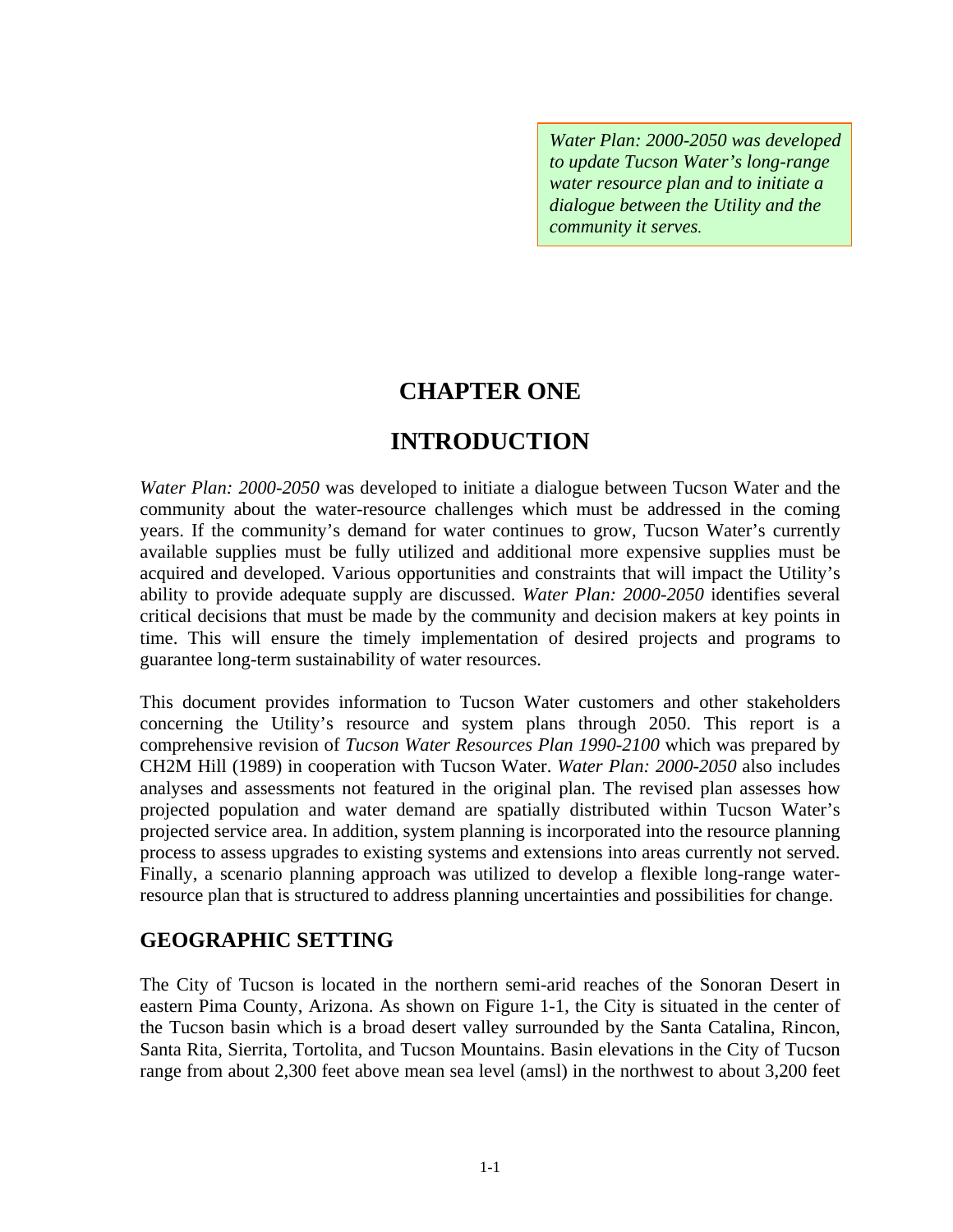amsl in the southeast; the surrounding mountains range in elevation from approximately 4,700 to over 9,000 feet amsl.

Various washes and rivers are located throughout the Tucson area as shown in Figure 1-1. When storm flows occur, the Santa Cruz River runs north-northwest, and Rillito Creek runs from southeast to west. The Rillito is formed by the confluence of Tanque Verde Creek and Pantano Wash. In Avra Valley, Brawley Wash is the primary channel and merges with the Santa Cruz River near the Pima County/Pinal County line.



**Figure 1-1:** Map of the Greater Tucson Area.

The average daily minimum temperature in the City ranges from about 39ºF in January to 73ºF in July while the average daily maximum temperature ranges from 65ºF in January to 100ºF in July (National Weather Service, 2004). The local area annually averages about 12 inches of precipitation in the valleys and about 25 inches in the higher elevations. In 2000, the City of Tucson's population was 486,699, making it the second largest city in Arizona (U. S. Census Bureau, 2002).

Tucson Water is a municipal water provider owned and operated by the City of Tucson. The Utility is subject to the authority of the City of Tucson Mayor and Council, and the Director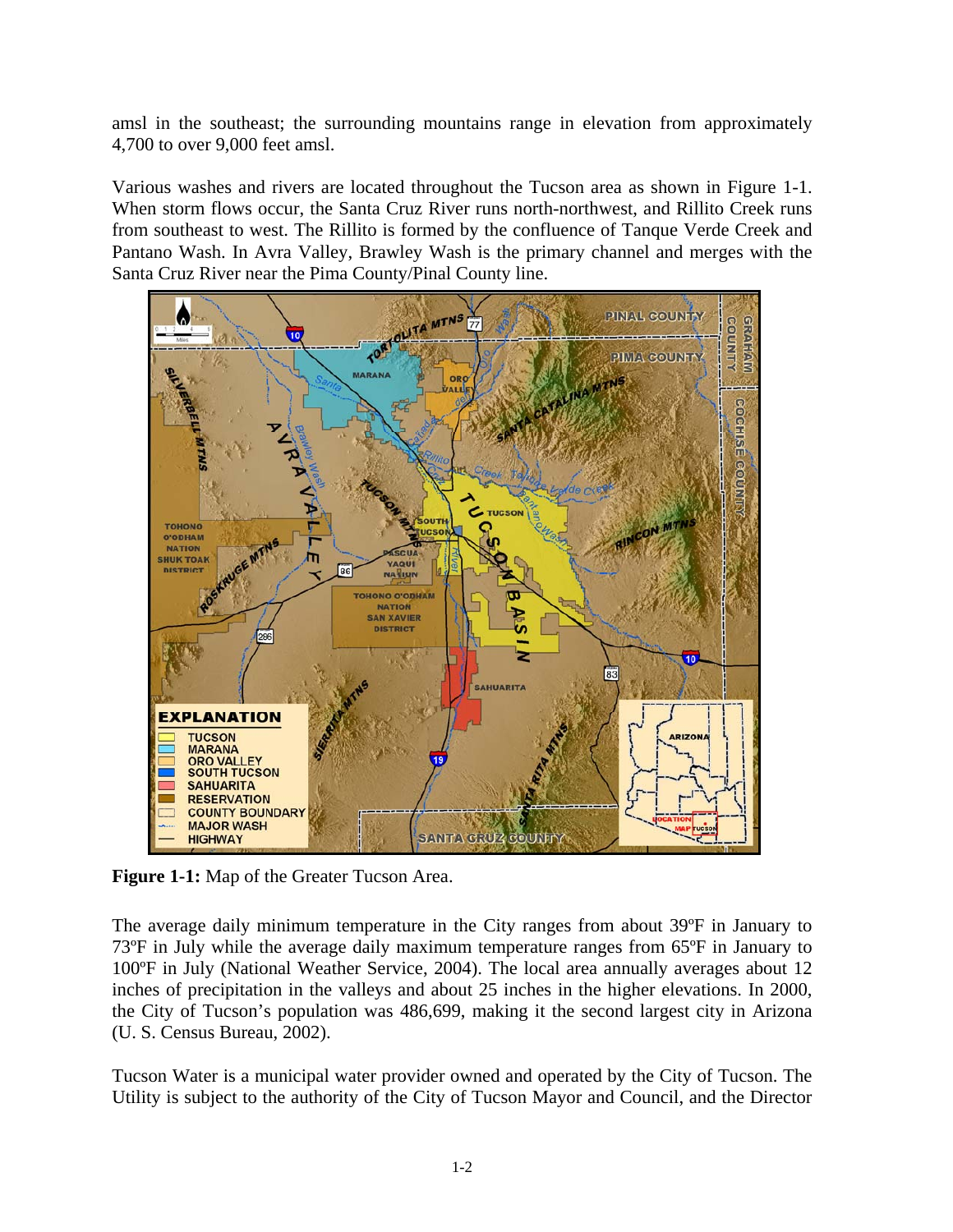of Tucson Water is subject to the authority of the City Manager. Tucson Water is selfsupporting and relies totally on revenues generated from water connection fees and water sales. Actual cost of service is used to determine water rates; customers are charged in direct proportion to the cost of developing supplies and delivering water to customers.

Tucson Water is the largest water provider in southeastern Arizona. In 2000, the Utility served a population of 638,936 within a 300-square-mile service area. Its customers are located both inside and outside the jurisdictional boundary of the City. The Utility operates a dual water system that serves potable (drinking) water and reclaimed water for non-potable use. More information about the other local water providers/users can be found in Appendix A: *Other Water Users in the Region.*

## **THE PLANNING GOALS**

*Water Plan: 2000-2050* was developed with the following resource management goals:

- **Meet Projected Total Demand**. The Utility's water demand has grown significantly over the years. Current population projections indicate that demand will continue to increase in the foreseeable future.
- **Utilize Renewable Resources**. In order for the community to be sustainable into the future, Tucson Water needs to shift from a historical reliance on "mined" ground water to renewable water supplies. Colorado River water delivered via the Central Arizona Project and treated municipal wastewater effluent are two currently available renewable supplies that must be utilized to the maximum extent possible. It is also a priority to acquire additional renewable supplies as soon as possible.
- **Meet Water-Quality Targets**. In addition to complying with federal, state, and local regulations, Tucson Water must also be responsive to the water-quality expectations and preferences of its customers.
- **Achieve Sustainable Pumpage**. There is a quantifiable volume of ground water that is naturally replenished each year. Pumping ground water at or below this annual rate would be hydrologically sustainable and would not cause additional water-level declines and associated subsidence. Sustainable pumping must be consistent with state regulations that govern the legal authority to withdraw ground water.
- **Manage Costs and Rate Impacts**. Projects and programs must be cost effective to ensure that water remains affordable.
- **Comply with Assured Water Supply Program.** The Assured Water Supply (AWS) Program is the regulatory paradigm administered by the Arizona Department of Water Resources (ADWR) for water-resource management in the municipal wateruse sector. The AWS Program limits the amount of ground water that the City of Tucson can legally withdraw.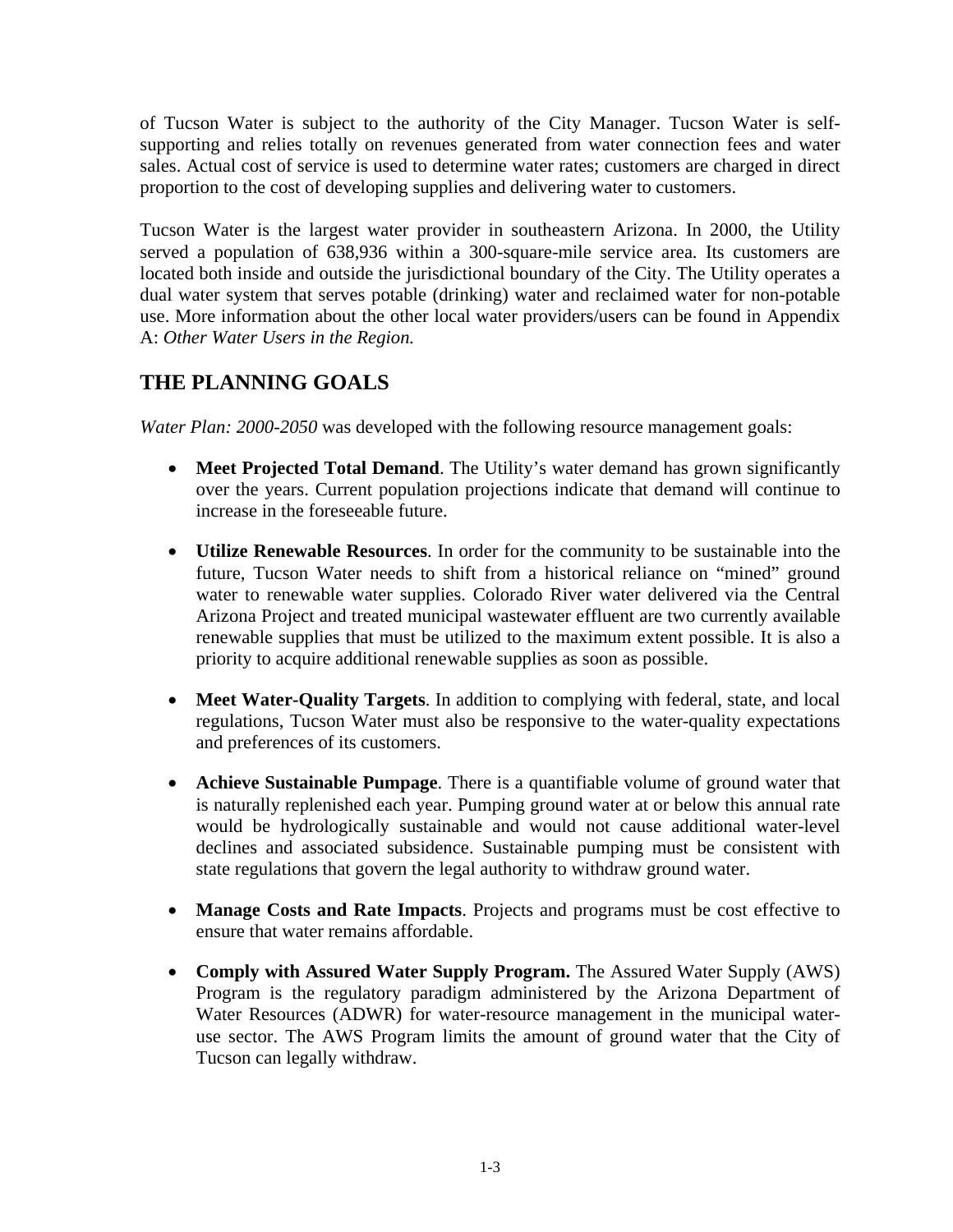#### **THE PLANNING PROCESS**

*Water Plan: 2000-2050* was developed using a scenario planning process. Tucson Water utilized the best available information and planning assumptions to address many possible views of the future. The recommended plan was developed to maintain the maximum flexibility as the future unfolds. Figure 1-2 shows the plan development sequence. Planning assumptions will be revisited periodically to assure reliable, high-quality water supplies continue to be available. The plan may be revised over time in order to respond to changing conditions. Tucson Water in conjunction with the Citizens' Water Advisory Committee (CWAC) will determine when a comprehensive revision should be initiated. Mayor and Council created CWAC in 1977 as the official advisory body to the Council on water issues. Revisions to the plan are submitted to Mayor and Council for adoption.



**Figure 1-2:** Plan Development Sequence.